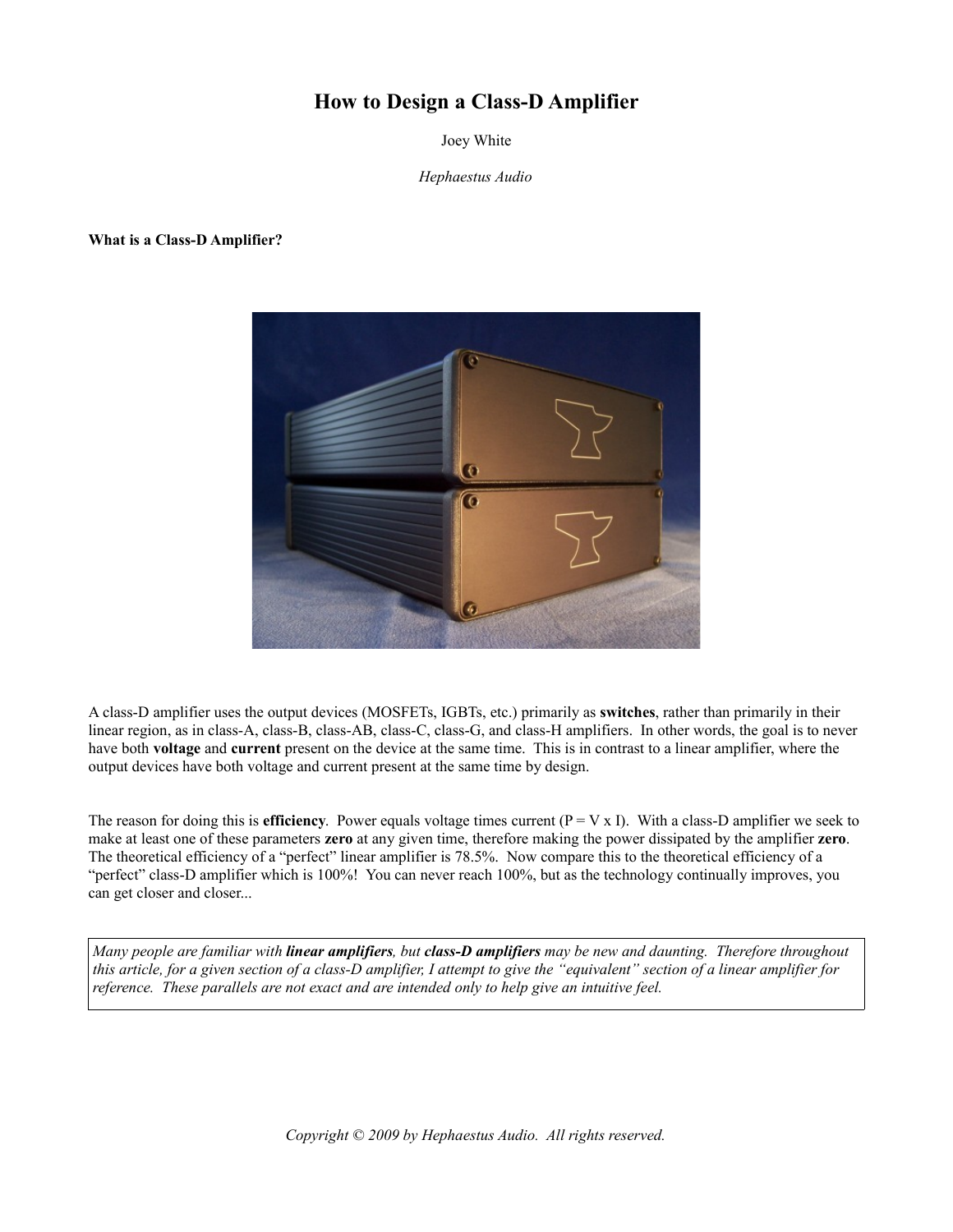

*The input stage of a linear amplifier is very roughly "equivalent" to the modulator of a class-D amplifier.*

The choice of modulation scheme is important, but it is often blown out of proportion: A good modulator will not save a poor design - it represents just one piece of the puzzle. This is important to bear in mind when evaluating alternatives.

Several choices are available for the modulation scheme, for example self-oscillating phase shift/hysteresis, delta-sigma, natural PWM, traditional control system approaches – the list is already long and looks as though it will get much longer in the coming years. Each approach offers advantages and disadvantages. For example, **self-oscillating** designs are very simple, but may be challenging when synchronization of multiple channels is necessary. The **delta-sigma** approach pushes the noise out of band (i.e. "noise shaping"), but may suffer in efficiency due to the (sometimes) high switching frequency. **Natural PWM** is easy to grasp intuitively and, due to the use of a clock, synchronization is a non-issue, however it is necessary to generate a high-quality triangle wave for acceptable performance.

There are off-the-shelf controller chips available from Texas Instruments and many others. It is also possible to use a simple self-oscillating design, such as the excellent reference designs from International Rectifier (e.g. the IRAUDAMP series).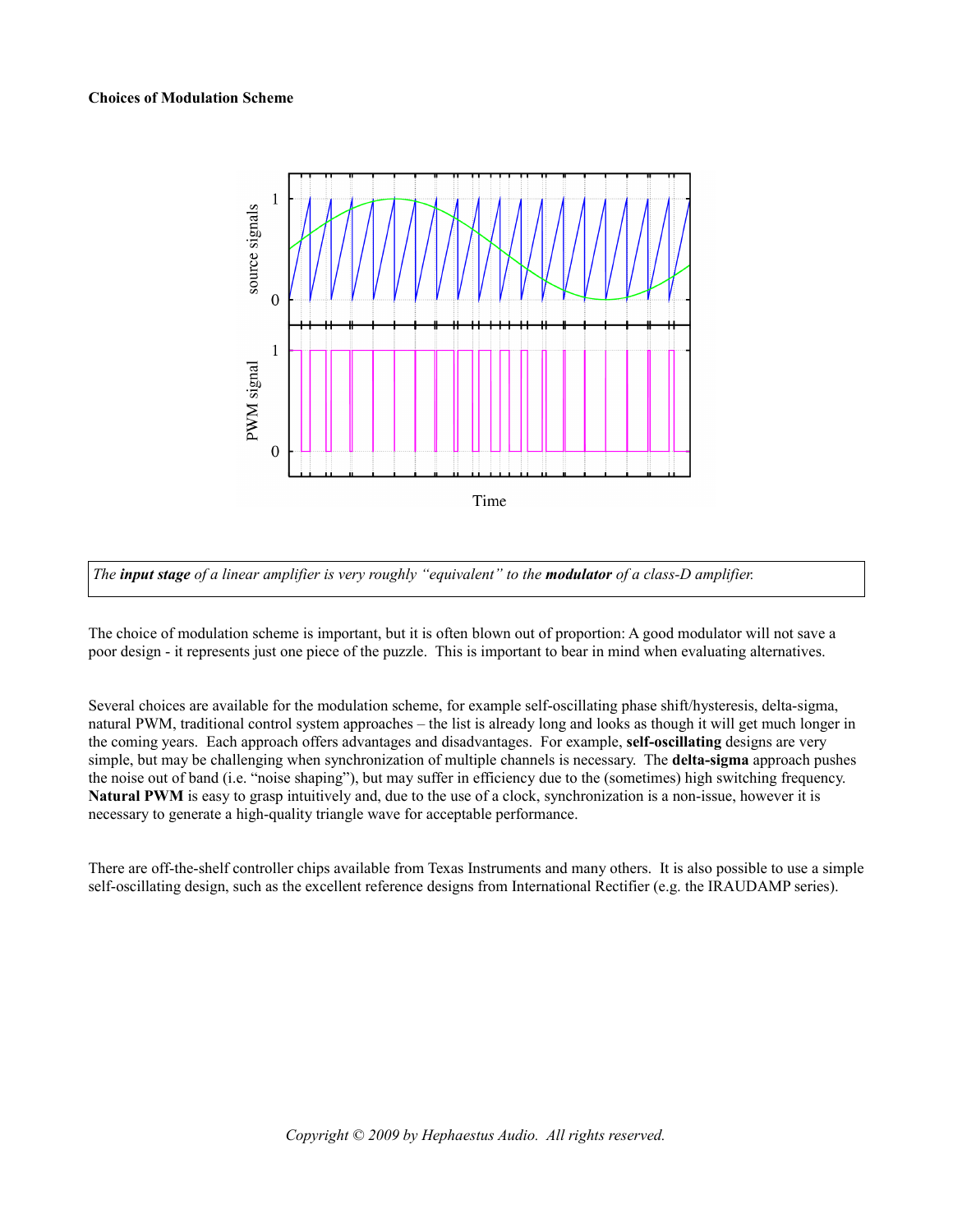#### **Summary of Modulation Schemes**

- Self-oscillating
	- Phase shift or hysteresis
	- Simple, but may be difficult to **synchronize**
- Delta-Sigma
	- Noise shaping pushes noise out of band
	- High switching frequency lowers **efficiency**
- Natural PWM
	- Straightforward, intuitive approach
	- Easy to synchronize multiple channels
	- Need to generate high-quality **triangle wave**

The simplest way to get started is to use somebody's controller IC, or to use a self-oscillating reference design. Although, "simple" is probably not the right word to use in conjunction with class-D amplifier design. Even if you follow the guidelines in this article and using a good reference design, some **iteration** will be required. Plan on doing at least a few prototypes using a fast-turn PCB house (no, you can't etch your own boards with this type of design...)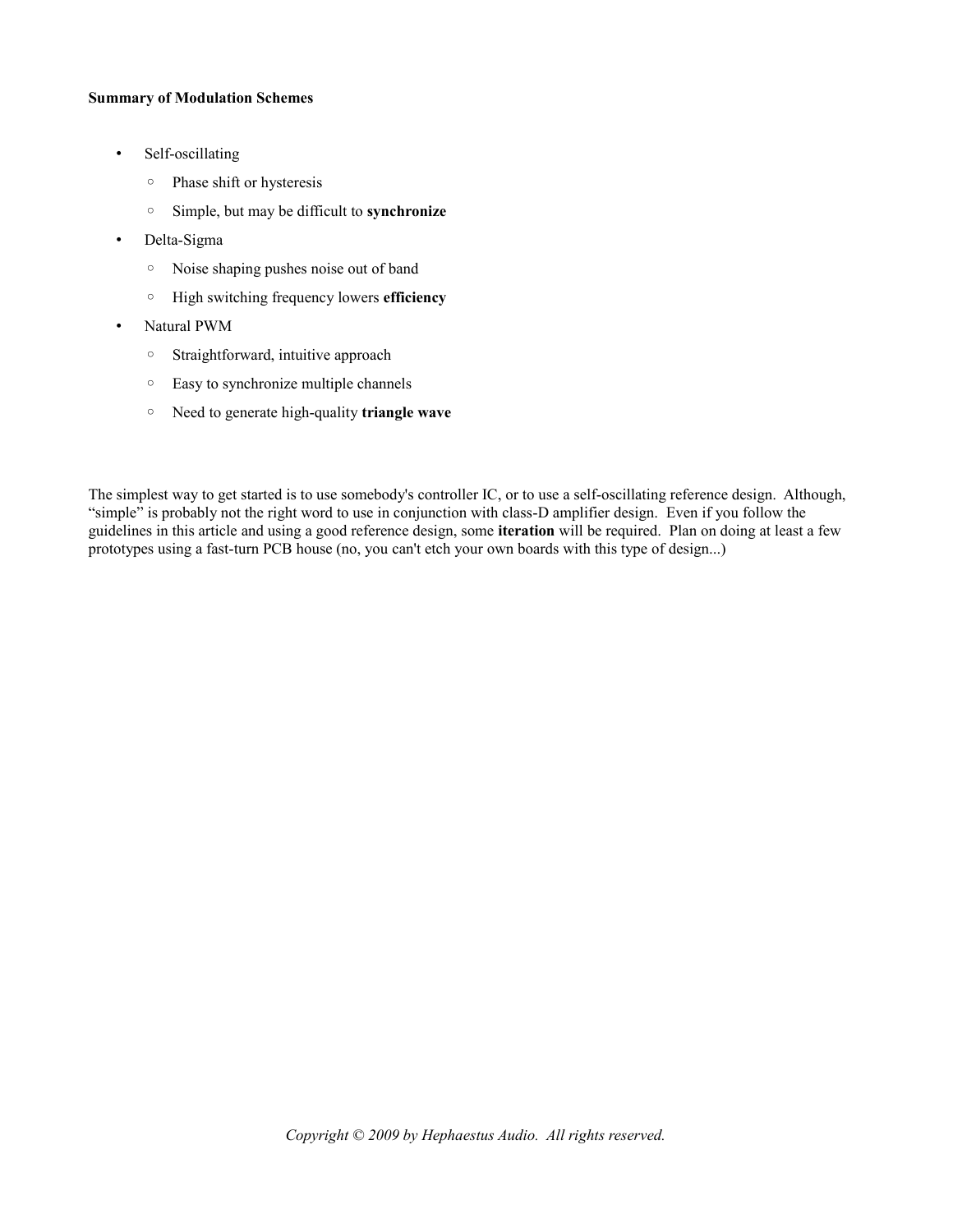

*The output devices of a linear amplifier are equivalent to the output devices of a class-D amplifier.*

FET selection is critical to the performance of a class-D amplifier. There are many parameters of importance, but luckily it can be boiled down to a few that are really essential. As long as the **voltage rating** is sufficient to handle the bus voltage of the amplifier, then the two main questions are:

## *How fast can it switch and how much current can it handle?*

#### **How Fast Can It Switch?**

For a MOSFET this is determined by the choice of FET driver and by the Qg(tot) of the MOSFET. Layout plays a big role too, and all Qg(tot) is not created equal (e.g. "Miller" charge), but these are secondary effects.

An IGBT is governed by the same parameters as a MOSFET for turn-on speed, but something called the "current tail" comes into play for turn-off speed. The datasheet parameters that indicate turn-off speed of an IGBT are Tfi and Eoff.

#### **How Much Current Can It Handle?**

For a MOSFET this is determined by a parameter called the "on resistance" or Rds(on). This parameter, in conjunction with the power handling capability of the package, determine how much current the MOSFET can handle. Note that Rds(on) increases dramatically with temperature – up to 2.5 times at maximum junction temperature! This is an unfortunate situation because it can lead to a runaway temperature rise.

An IGBT has a parameter called the "saturation voltage" or Vce(sat). This parameter, in conjunction with the power handling capability of the package, determine how much current the IGBT can handle. Due to a phenomena called "conductivity modulation" Vce(sat) does not increase proportionally with current (i.e. an IGBT does not act like a resistor like a MOSFET does, but more like a diode). As a further bonus, Vce(sat) tends to stay constant with temperature – sometimes even decreasing a little! Unfortunately, the "current tail" of the IGBT is a result of this conductivity modulation.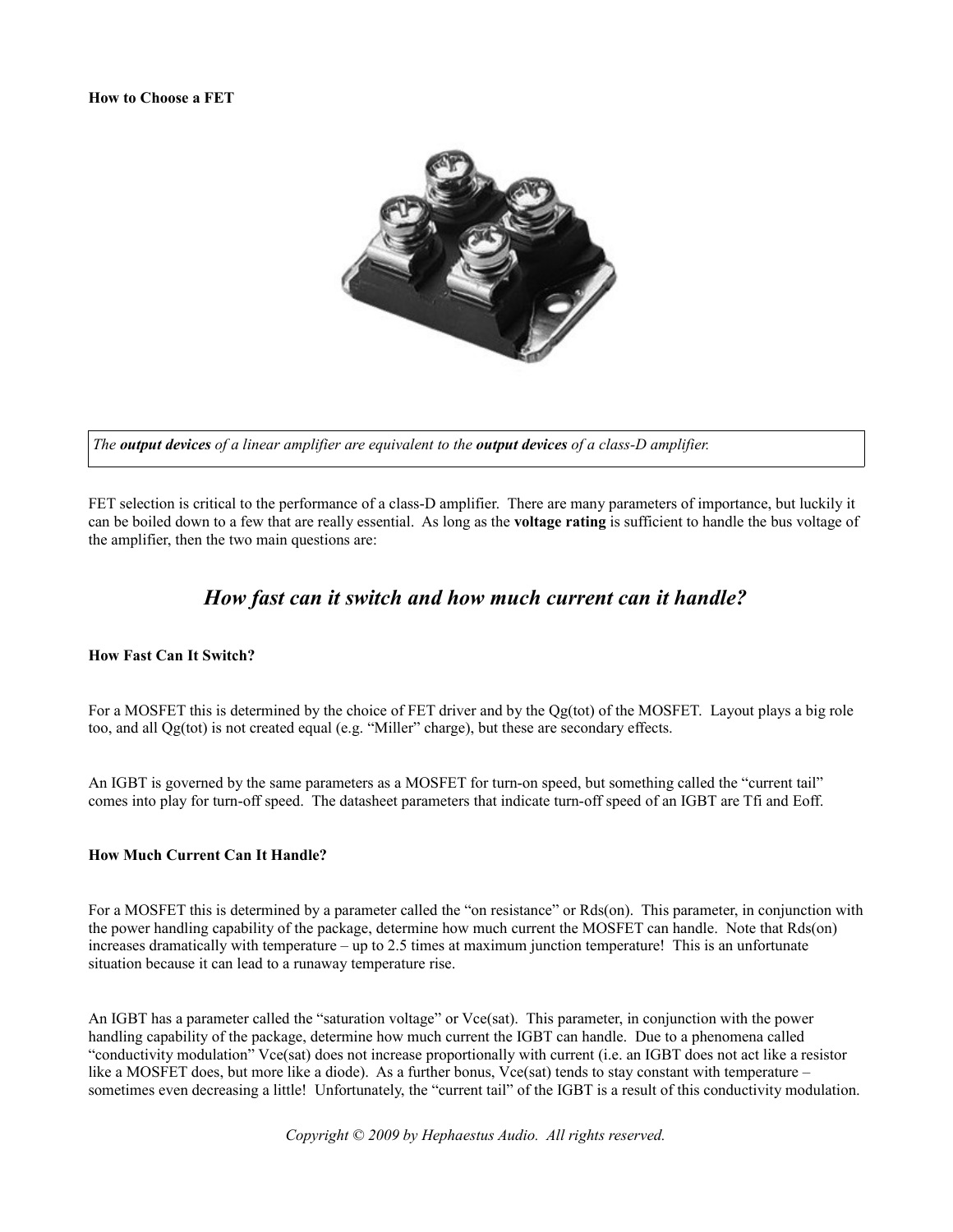**MOSFET** (**M**etal **O**xide **S**emiconductor **F**ield **E**ffect **T**ransistor):



- **Vds(max)** breakdown voltage (T=25C)
	- Vds(max) increases a little with increasing temperature
	- Choose a high enough Vds(max) to handle the bus voltage plus overshoot
		- $\blacksquare$  Rds(on) increases quickly with increasing Vds(max)
- $Rds(on)$  the resistance of the FET when turned on (Vgs=10V and T $j=25C$ )
	- Rds(on) increases up to 2.5 times at Tj=175C
	- Choose a low Rds(on) to yield acceptably low *conduction losses*
		- $\blacksquare$  A lower Rds(on) results in a higher Qg(tot) so balance is necessary
- **Og(tot)** the total charge needed to turn on the FET (Vgs=10V, Vds=0.75Vds(max))
	- The "Miller" portion of the gate charge is dependent on Vds
	- Choose a low Qg(tot) to yield acceptably low *switching losses*
		- A lower Qg(tot) results in a higher Rds(on) so balance is necessary
- **Qrr/Trr** intrinsic body diode reverse recovery charge/time (T=25C)
	- Qrr/Trr increases dramatically with increasing temperature
	- Choose a FET with low Qrr/Trr if the body diode will be used
		- Otherwise external steering diodes are necessary

The intrinsic body diode of a MOSFET is generally slow and is often a nuisance in class-D amplifier designs. However, there are an increasing number of MOSFETs that offer a fast intrinsic diode (e.g. the excellent high power offerings from IXYS), but for high-voltage/power MOSFETs this is much less common.

Note: The "CoolMOS" type of MOSFET has excellent parameters and may seem like the perfect candidate for a class-D amplifier, however its severely nonlinear capacitance may be an issue. It tends to make the MOSFET "stick" to the supply rail when switching. This is great for hard-switched applications such as PFC, but not so good for class-D amplifiers.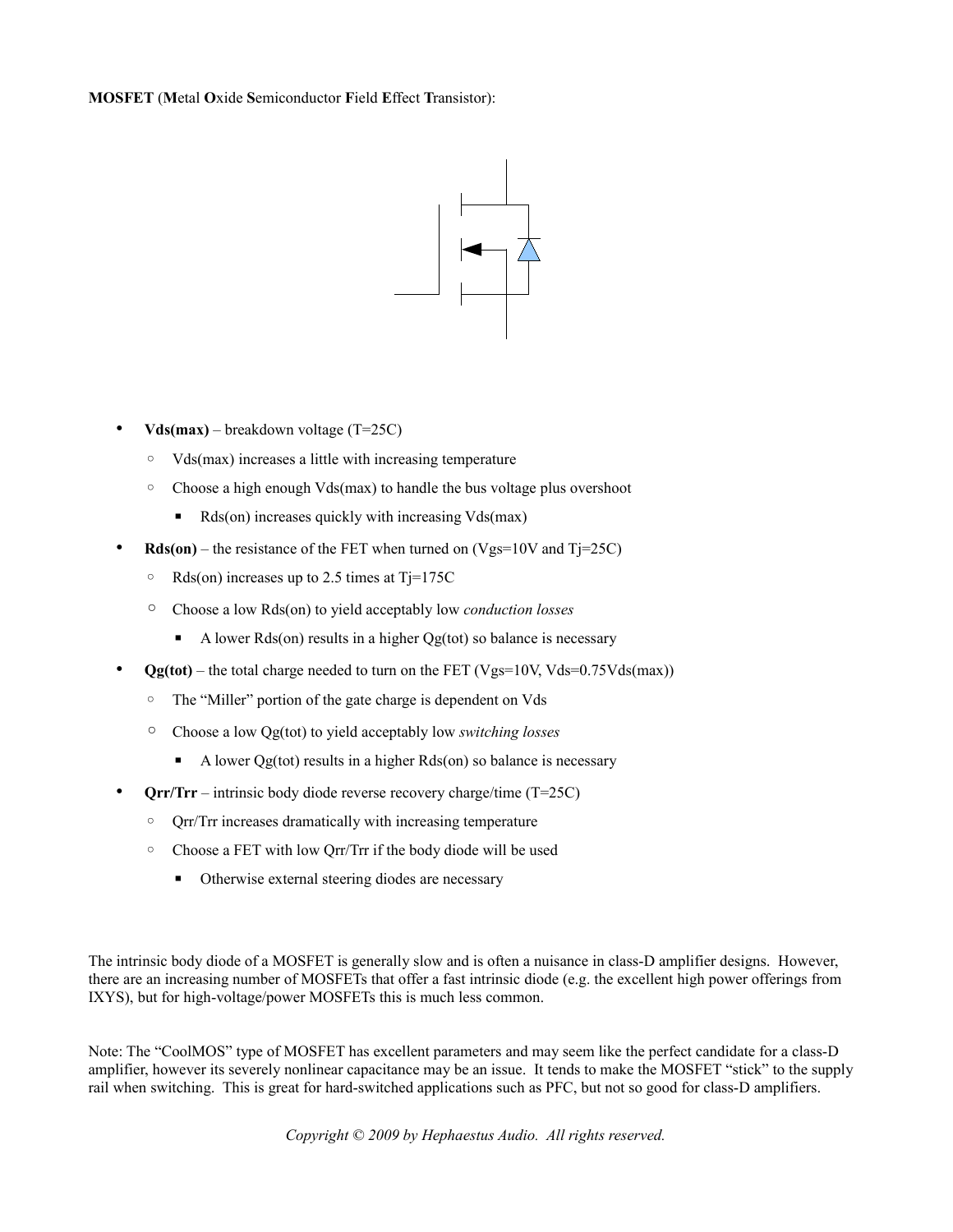### **IGBT** (**I**nsulated **G**ate **B**ipolar **T**ransistor):



- **Vces**  breakdown voltage (T=25C)
	- Vces increases a little with increasing temperature
	- Choose a high enough Vces to handle the bus voltage plus overshoot
		- Vce(sat) does not significantly increase with increasing Vces
- **Vce(sat)** saturation voltage (equivalent to on resistance specified at Ic and Vge)
	- Fairly constant with increasing temperature (yeah!)
	- Choose a low Vce(sat) to yield acceptably low *conduction losses*
		- A lower Vce(sat) results in a higher Qg(tot) and/or Tfi/Eoff so balance is necessary
- $Qg(tot)$  the total charge needed to turn on the FET (Vgs=15V, Vds=0.75Vds(max))
	- The "Miller" portion of the gate charge is dependent on Vds
	- Choose a low Qg(tot) to yield acceptably low *switching losses*
		- A lower Qg(tot) results in a higher Vce(sat) so balance is necessary
- **Tfi/Eoff** turn off time/energy
	- This is a measure of the IGBT "current tail" how quickly the IGBT can turn off
	- Choose an IGBT with a low Tfi/Eoff
		- A lower Tfi/Eoff results in a higher Vce(sat) so balance is necessary

The IGBT does not have an intrinsic body diode like the MOSFET, so a fast recovery diode must be placed in parallel with the IGBT. This is a distinct advantage over MOSFETs, where you must often take steps to deal with the slow intrinsic body diode (i.e. it's there whether you want it or not).

Note: There is increasing availability of high-speed IGBTs that may lend themselves to class-D amplifiers. Some have nearly the switching speed of a MOSFET, but with the conductivity modulation of an IGBT. The tradeoff is a Vce(sat) that tends to be higher than that of typical "slow" IGBTs.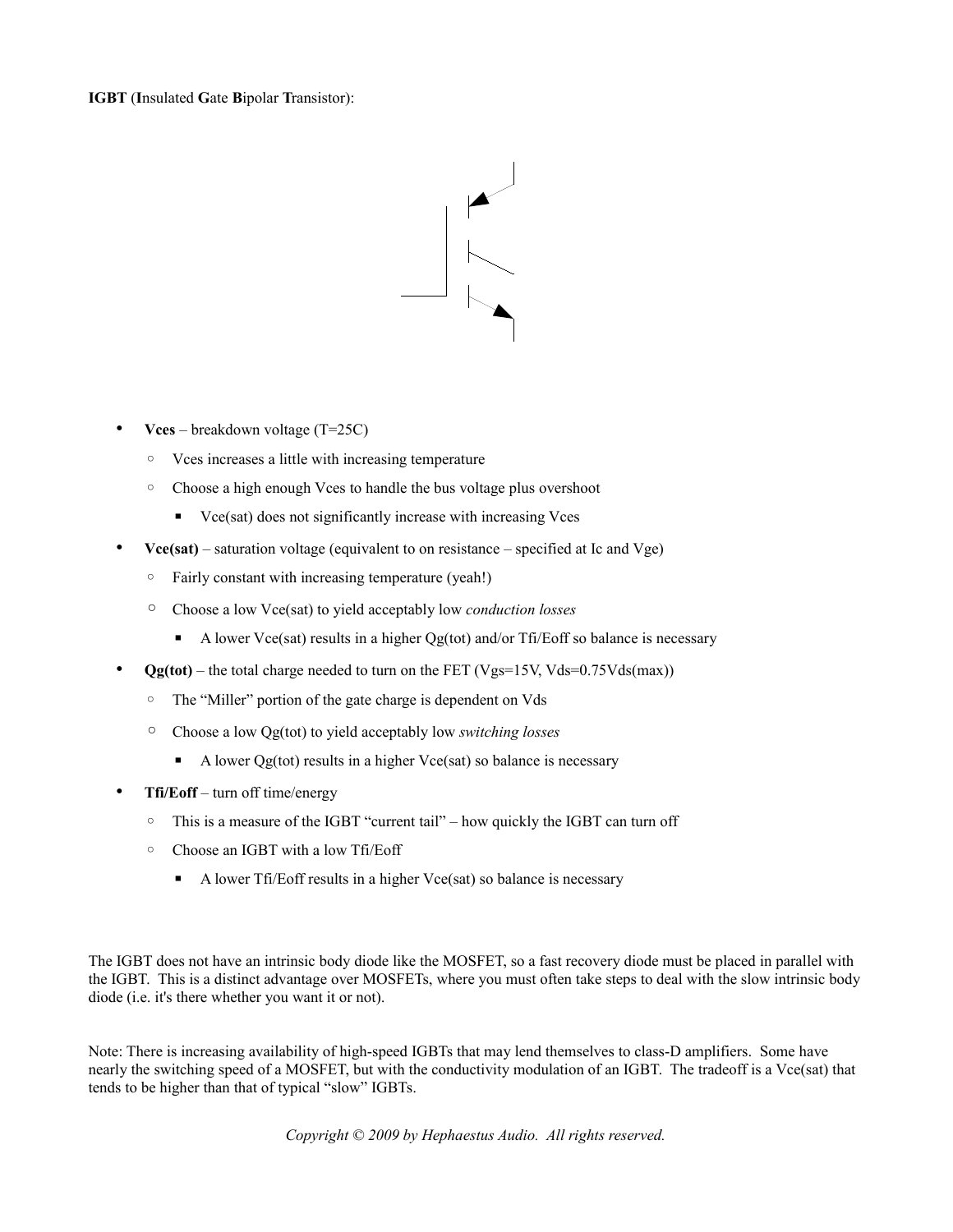

*The voltage amplification stage (VAS) of a linear amplifier is very roughly "equivalent" to the FET drivers used in a class-D amplifier.*

A FET driver must be able to supply adequate current for the high speed switching of a class-D amplifier. The larger the MOSFETs or IGBTs used, the higher the current requirement for a given switching speed. Also, the charging and discharging energy must be dissipated by the FET driver plus any external resistance, so the package used for the FET driver must be up to the task. For example, some FET drivers are packaged in a small SOIC-8 package while others are packaged in a much more thermally capable TO-263-5 package.

Another consideration is the use of two "**low-side**" FET drivers versus the use of a single "**high/low-side**" FET driver. There is a great variety of low-side FET drivers, but only a limited selection of suitable high/low-side FET drivers. This is a shame because level shifting and delay matching are already taken care of in the high/low-side versions. These functions must be addressed by the designer if low-side only FET drivers are used.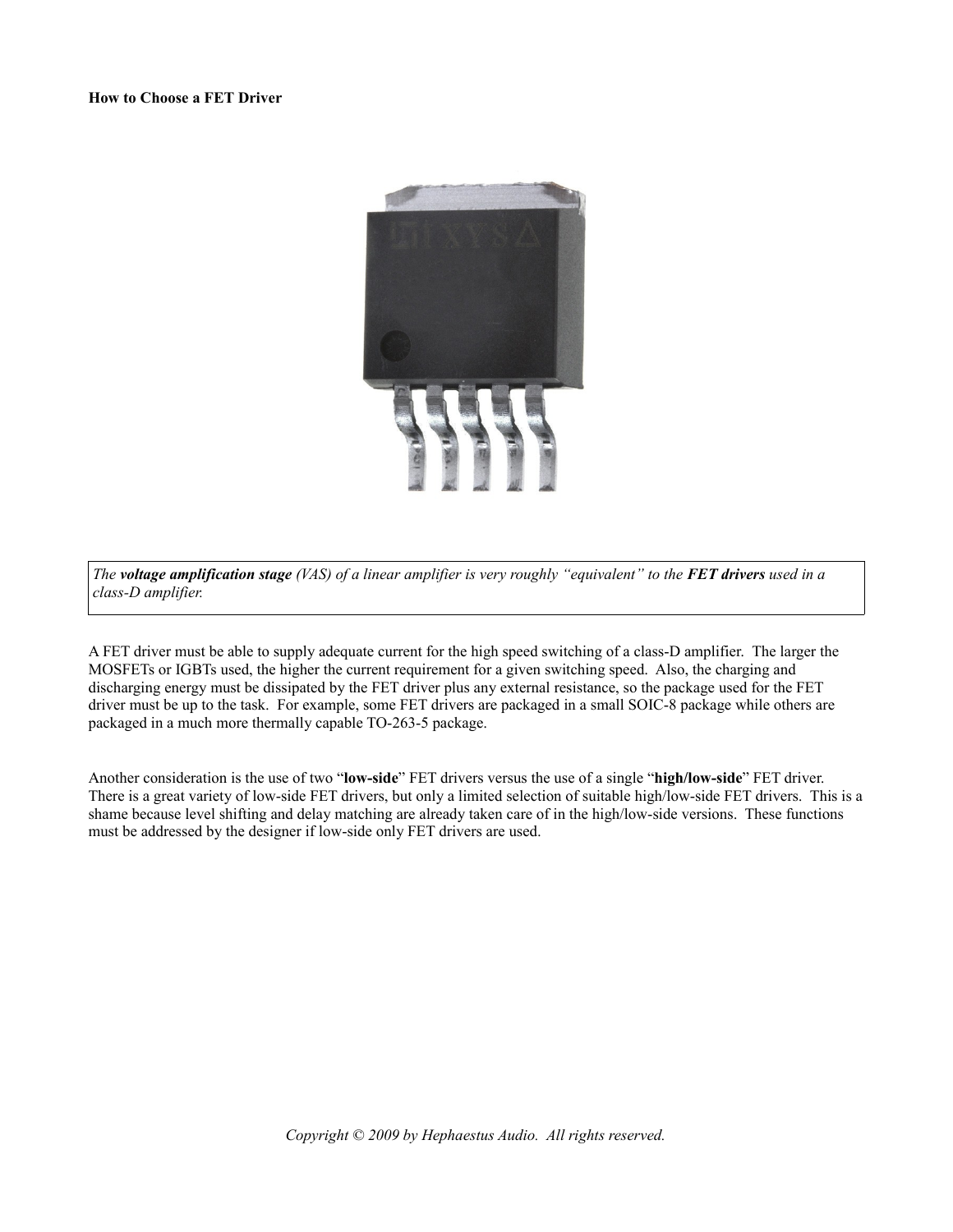### **Summary of FET Driver Selection**

- Current/thermal capability
	- Driving larger FETs requires higher current/thermal capability
		- Choose a higher **drive current** for larger FETs
		- Choose a package with higher **dissipation** for larger FETs
- Low-side versus high/low-side
	- Two low-side FET drivers may be used
		- Some sort of **level shifting** will be required
		- In addition **delay matching** may be a challenge
	- A high/low-side FET driver is convenient
		- Includes level shifting and delay matching
		- Fewer choices and mostly lower voltage/current

The simplest way to get started is to use a high/low-side FET driver. This takes care of the difficulties of level shifting and delay matching. There are some particularly good offerings from International Rectifier (combine this with one of the IRAUDAMP reference designs and you're in business). It may or may not limit how much power you can get out of your amplifier, but if you're just getting started, then it's probably better to learn to walk before you run!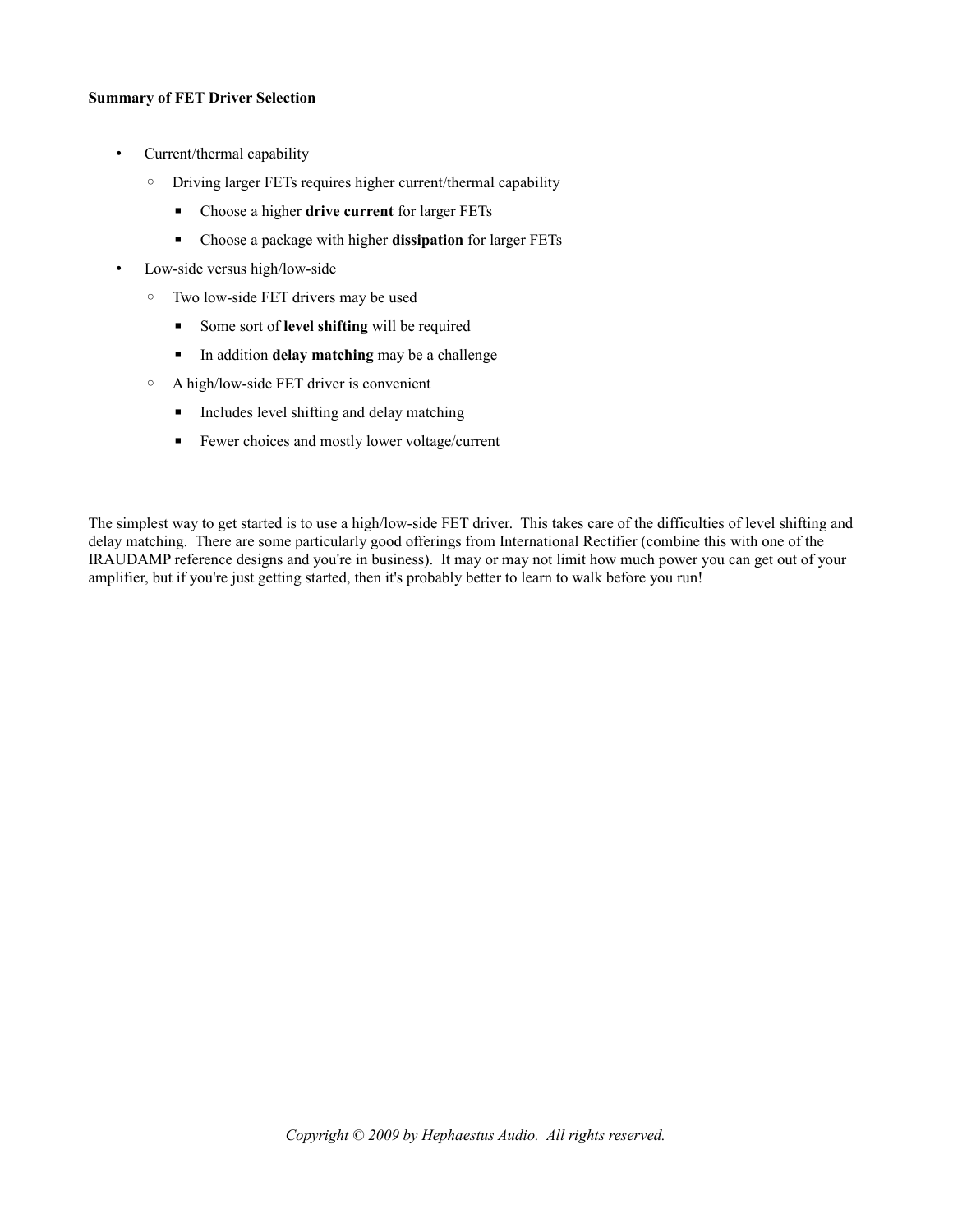

*There is no real "equivalent" to a class-D's output filter in a linear amplifier. An output inductor is frequently used in linear amplifiers, in conjunction with a RC circuit, for stability into capacitive or light loads (i.e. a zobel network). However, this differs from the purpose of the output filter in a class-D amplifier, which is to remove the carrier wave.*

There are two typical choices for the output inductor of a class-D amplifier: a **powdered iron** toroidal core or a **gapped ferrite** core. If a powdered iron toroidal core is used, then there is the option of using an off-the-shelf inductor. There is a wide selection of these off-the-shelf toroidal inductors, but unfortunately most use higher permeability cores, which may result in excessive core losses in high power class-D amplifiers. If a gapped ferrite core is used, then it most likely will be a custom design, which complicates the design process a little.

| <b>Powdered Iron</b>   |                          | <b>Gapped Ferrite</b>          |                           |
|------------------------|--------------------------|--------------------------------|---------------------------|
| <b>Pros</b>            | Cons                     | <b>Pros</b>                    | Cons                      |
| Very simple, no bobbin | Thermal aging            | Choice of ferrite not critical | Fringing field around gap |
| Symmetric field        | Choice of core important | Inductance function of gap     | Requires use of bobbin    |

### **Powdered Iron versus Gapped Ferrite Cores for Class-D Amplifier Output Filter**

What's the difference? A powdered iron core uses many tiny little gaps distributed evenly throughout the core – it is essentially a *continuous gap*. These voids are filled with a filler material that is part of the "special formula". A gapped ferrite core uses a big *single gap*. That's it. The real difference is a bunch of tiny gaps versus one big gap.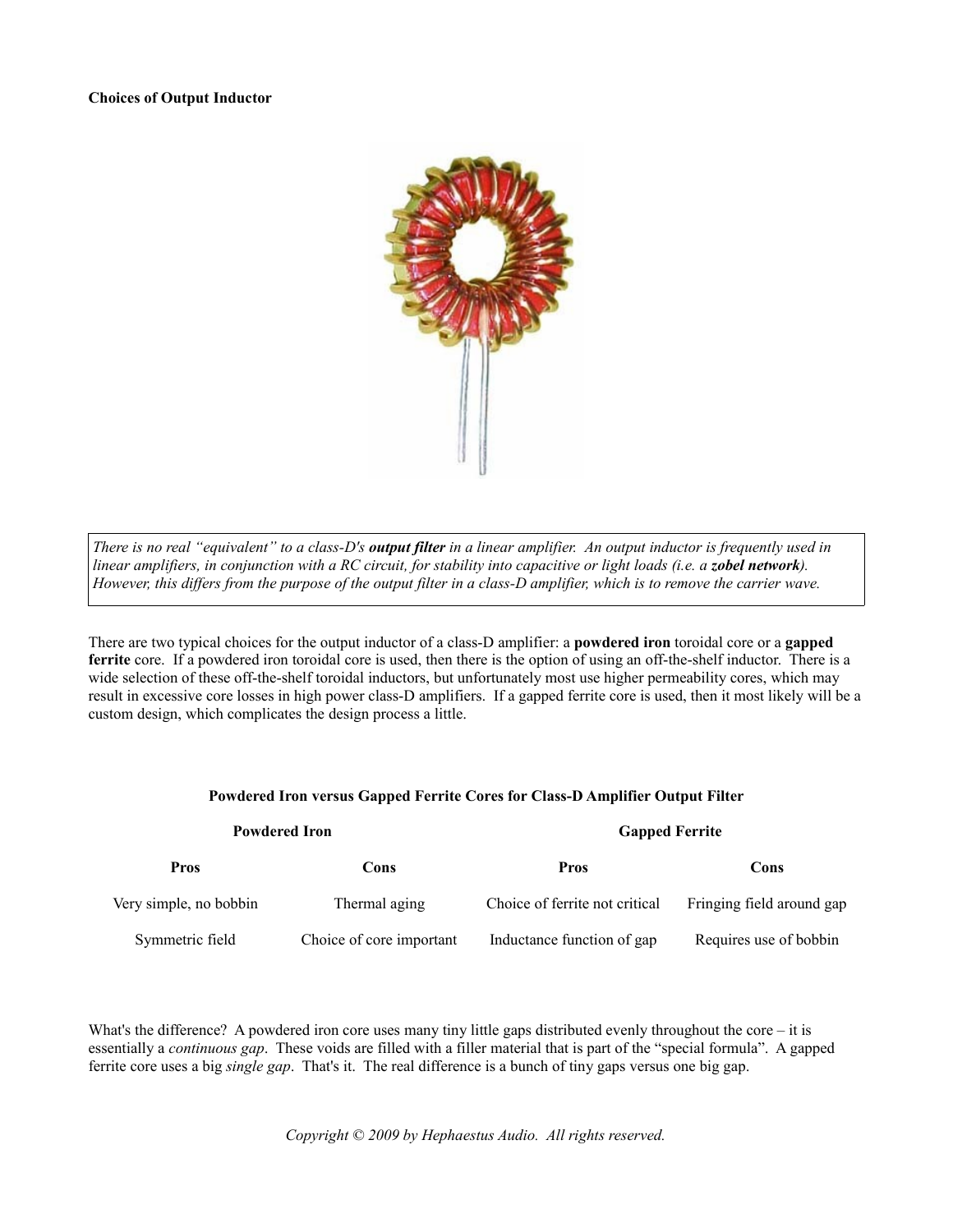#### **Fundamental Protection Mechanisms**



Now you've got the amplifier working, but you also want it to keep working if somebody inadvertently shorts the output, or gets overzealous with the volume control! There are two fundamental protection mechanisms needed for a class-D amplifier: **overcurrent** and **overtemperature**. Many more types of protection may be included, however these two should be considered an *absolute minimum*.

#### **Overcurrent Protection**

*The overcurrent/safe operating area protection of a linear amplifier is equivalent to the overcurrent protection of a class-D amplifier.*

Safe operating area (SOA) protection is not needed in a class-D amplifier because the output devices are not operated in their linear region, but rather as switches. However, overcurrent protection is needed as the FETs used in a class-D amplifier are capable of conducting hundreds of amps for brief intervals. This is a welcome relief when compared to the sometimes complex SOA protection schemes of linear amplifiers.

### **Overtemperature Protection**

*The overtemperature protection of a linear amplifier is equivalent to the overtemperature protection of a class-D amplifier.*

There is a specified maximum junction temperature for the FETs used in a class-D amplifier. However, the parameters of the FETs change undesirably even before this temperature is reached. Therefore it is important that the temperature of the output devices is measured and a mechanism is included to limit this temperature. The mechanism may be simply reducing the signal level or even turning off the oscillations completely.